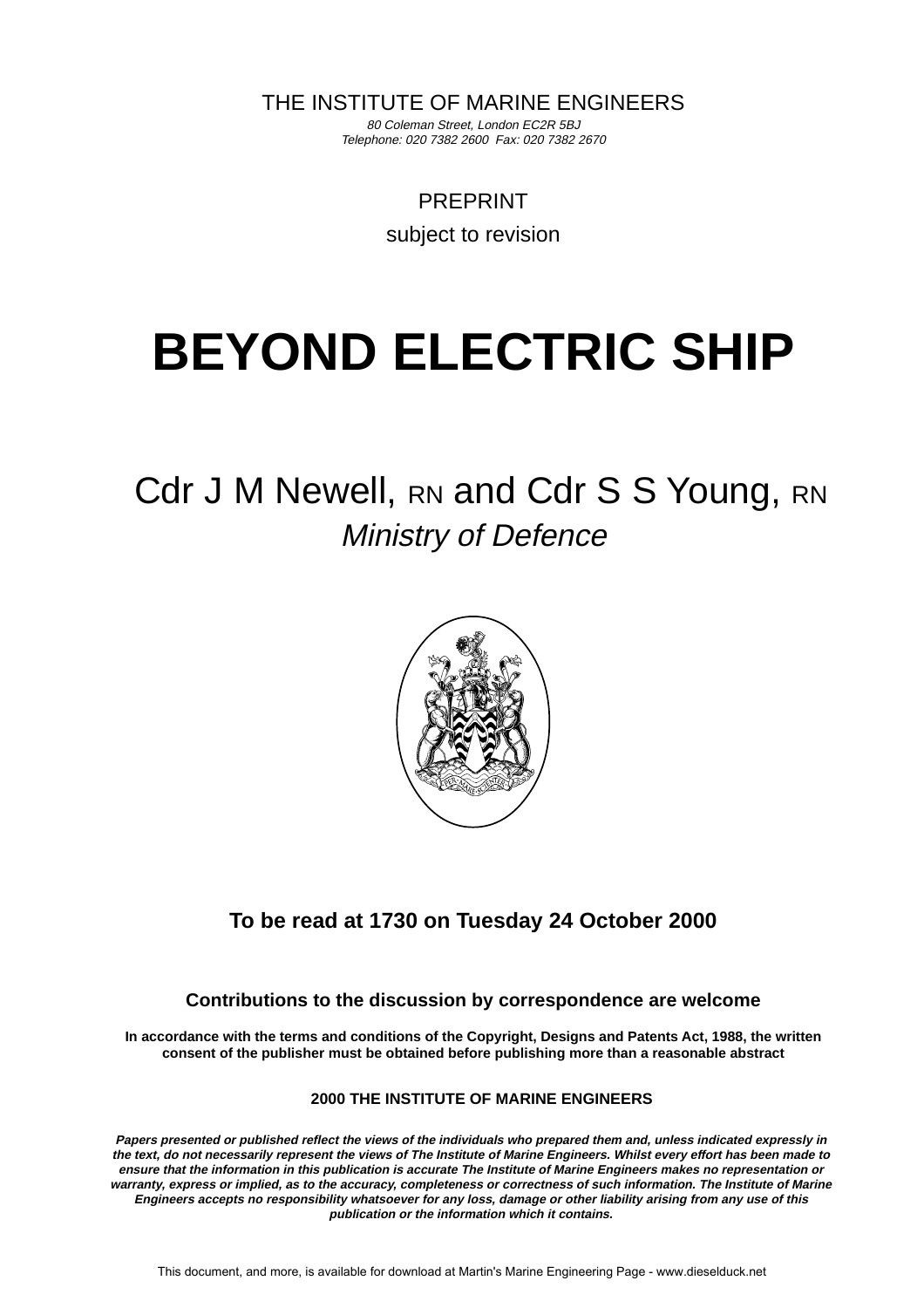# **Beyond Electric Ship**

Commander J M Newell Royal Navy

Electrical Power Distribution and Propulsion Systems, Marine Electrical Systems IPT, Ministry of Defence, Foxhill, Bath, BA1 5AB, United Kingdom

Commander S S Young Royal Navy

Electric Ship Programme Manager, Future Surface Combatant IPT, Defence Procurement Agency, Ministry of Defence, Abbey Wood, Bristol, BS34 8JH, United Kingdom

#### **Biographies**

Commander John Newell joined the Royal Navy as an Artificer Apprentice in 1976 and joined BRNC Dartmouth on promotion in 1978. On completion of his degree at RNEC Manadon and initial training as a marine engineer he served as the Deputy Marine Engineer Officer in HMS SIRIUS. He subsequently took a MSc in Electrical Marine Engineering and served in the MoD as the project officer for Pollution Control equipment. He then served as the Marine Engineer Officer in HMS BOXER before undertaking the French Staff Course in Paris. On return to the UK he spent 15 months with the Joint Planning Staff (precursor to the Permanent Joint Headquarters - PJHQ) before becoming one of the appointers. He was promoted to Commander in 1997 and was appointed as the head of the Electrical Power Distribution and Propulsion Systems specialist group within the Ship Support Agency in March 1998. Commander Newell joins HMS ALBION as Senior Naval Officer and Marine Engineer Officer in January 2001.

Commander Stuart Young joined the Royal Navy in 1977 and completed undergraduate and post-graduate training at the Royal Naval Engineering College in Plymouth. He has undertaken a number of appointments at sea, including Marine Engineer Officer of HMS NORFOLK, the Royal Navy's first CODLAG frigate. Shore appointments have included project officer for the procurement of Warship Machinery Operator and Maintainer Trainers, lecturer at the Royal Naval Engineering College and the Marine Engineering Liaison Officer with the United States Navy, based in Washington DC. He is currently the Electric Ship Programme Manager within the UK's Defence Procurement Agency.

## 1. Introduction

The use of a common power system for both propulsion and ship's services is now standard commercial practice for the cruise market and specialised shipping and is termed Integrated Full Electric Propulsion (IFEP). Efficient operation is obtained through the use of the minimum number of prime movers which are necessary to meet the required load, all running near their optimum efficiency, selected from a relatively large number of smaller units. Partial Integrated Electric Propulsion has been employed with considerable success in the Single Role Mine-Hunters. The first of this class, HMS SANDOWN, entered service in 1989. Partial Integrated Electric Propulsion was also selected for the Type 23 in a CODLAG configuration. The first of class, HMS NORFOLK, was commissioned in 1990. The first full IFEP ships for the Royal Navy will be the Auxiliary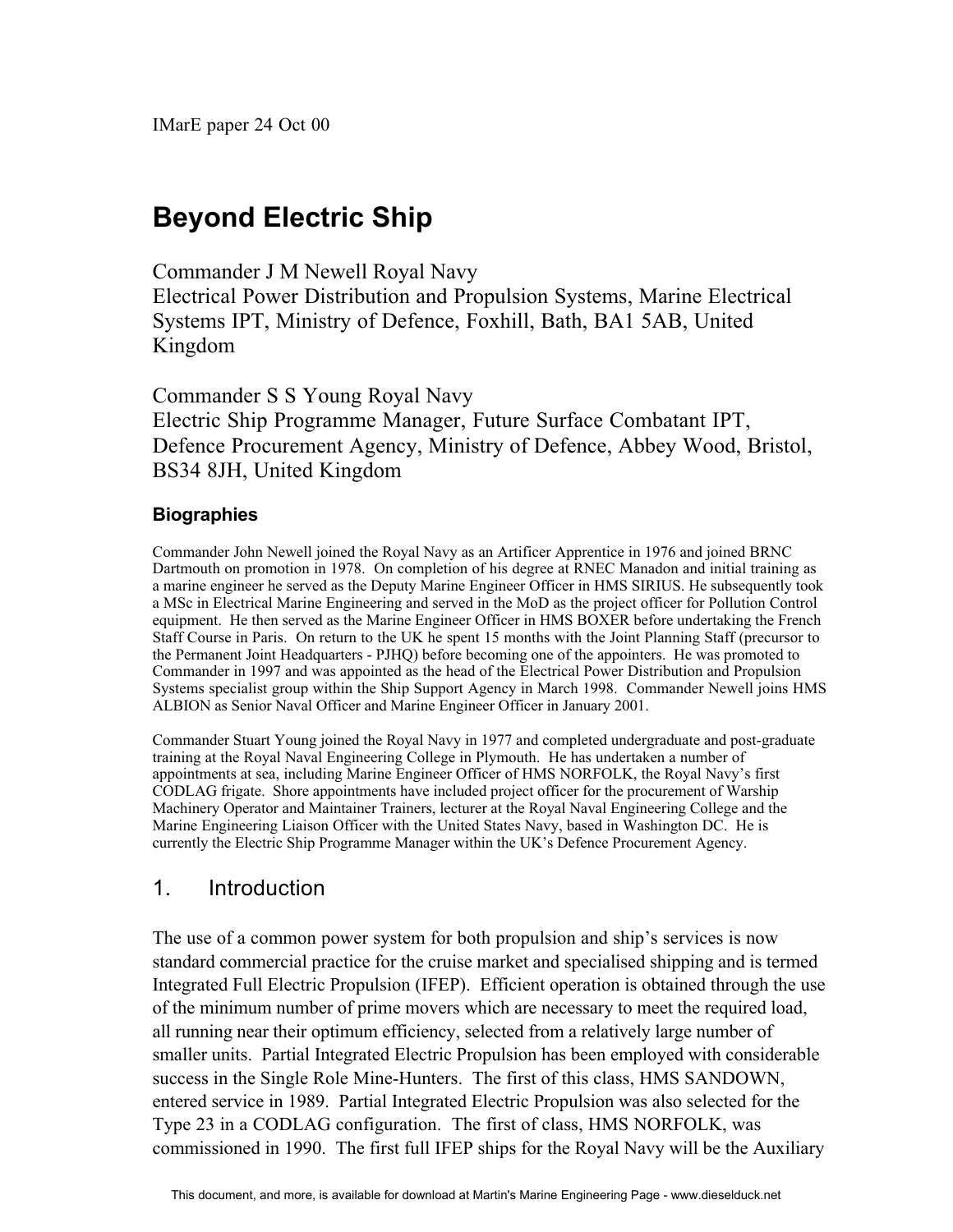Oiler (AO) and the Landing Platform Dock (Replacement) (LPD(R)). The first AO is due to enter service in 2002 and the first LPD(R), HMS ALBION, is due to enter service in 2003. These platforms follow the accepted Royal Navy practice of maintaining a minimum of two generators running at all times.

In the All Electric Ship (AES) concept fewer but more highly rated prime movers are fitted to reduce Unit Production Cost (UPC). In order to restore the fuel savings conceded by the reduced efficiency obtained from these fewer, larger prime movers operating away from their optimum operating point, it is proposed that the AES should run fuel efficient and power dense gas turbines under a regime of Minimum Generator Operation (MGO). This will often be with only one prime mover operational in Single Generator Operation (SGO) mode. This brings significant gains in both fuel consumption and maintenance costs due to the minimised engine running hours and hence Through Life Cost (TLC) reductions. With only one generator running, limited energy storage to provide electrical power for some essential services will be required. The AES concept also proposes widespread electrification of auxiliaries and gives the opportunity to use upgradeable and flexible layouts.

The Marine Engineering Development Programme (MEDP) continues to be the means of delivering the Marine Engineering Development Strategy (MEDS) for future RN warships. Although some developments will be available for the Type 45 Destroyer, the MEDP is primarily focused on delivering de-risked technologies for the Future Surface Combatant (FSC), Future Aircraft Carrier (CVF) and Future Attack Submarine (FASM).

The implementation of the MEDS is now moving from the Development Phase, which produced the Electric Ship system concepts, to the De-risking Phase. This phase aims to demonstrate the advantages of the Electric Ship concept and provide sufficient de-risking to allow future warship prime contractors to include Electric Ship technologies in their designs without demanding significant financial contingency to carry residual technical risk. This paper looks at the development phase, the derisking phase and considers future issues key to the success of the Electric Ship.

# **TECHNOLOGY REVIEW**

# 2. LPD(R) and AO Propulsion Systems

As a result of a TLC study comparing diesel mechanical and diesel electrical solutions for the LPD(R), the option of diesel electric was chosen for HMS ALBION and HMS BULWARK (Figure 1). The diesel electric option proved slightly more expensive to procure, but significantly cheaper in terms of TLC. The TLC assessment took account of fuel consumption, oil consumption, spare parts and operating hours. Other design factors which influenced the choice of diesel electric include operational flexibility, equipment redundancy, maintenance flexibility, spares, efficient operation and reduced emissions.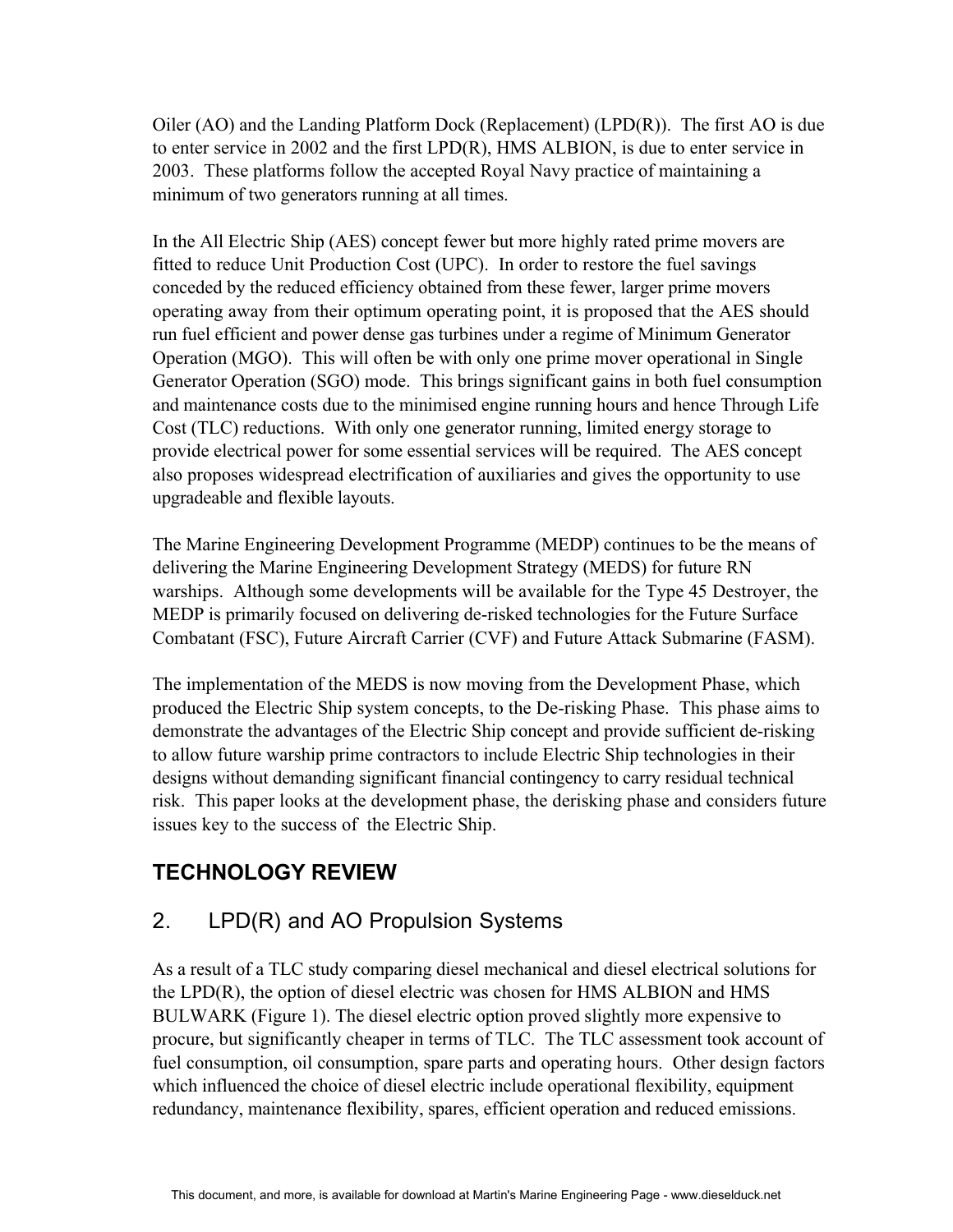

Figure 1. LPD(R). HMS Bulwark/HMS Albion Power & Propulsion System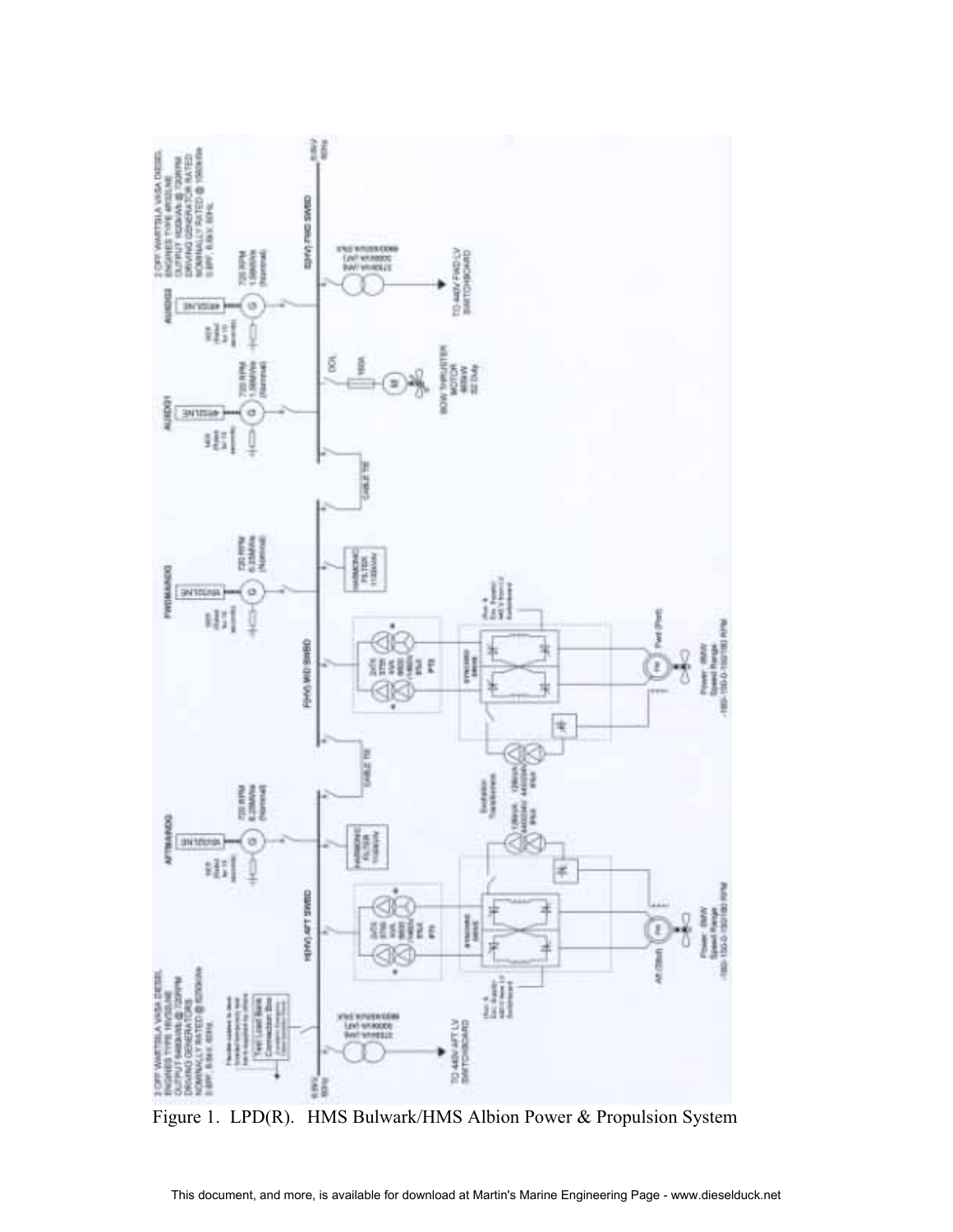

Figure 2. LPD(R) power system.

The LPD(R) power system configuration, illustrated in Figure 2, is a basic IFEP system with the power conversion between the propulsion system and the ship services system achieved using a transformer. The propulsion motors are each variable speed AC synchronous machines driving fixed pitch propellers. Each propulsion motor is controlled through a synchrodrive converter. Similar equipment is used in the AO, albeit in a single shaft configuration.

# 3. Type 45 Propulsion System

The Prime Contract Office (PCO) for the Type 45 has recently selected an Integrated Electric Propulsion (IEP) system for this class. The system is likely to be based on similar technology to the Advanced Induction Motor (AIM) and associated converter built by Alstom for the US Navy's Integrated Power System shore based test site in Philadelphia. The architecture (Figure 3) has a mix of large Gas Turbine Alternators (GTA) and Diesel Generators as prime movers but is otherwise similar to that of the  $LPD(R)$ .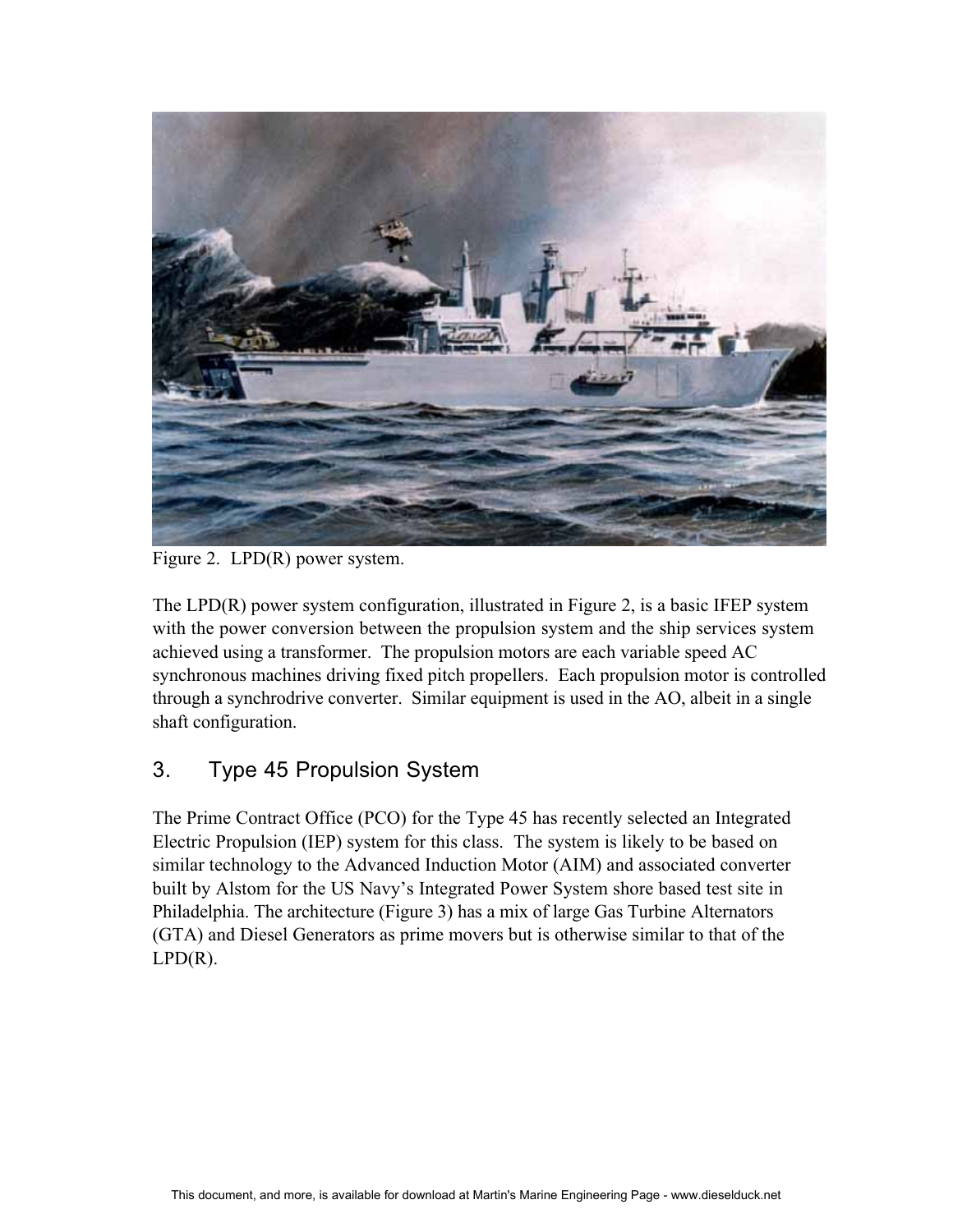



This document, and more, is available for download at Martin's Marine Engineering Page - www.dieselduck.net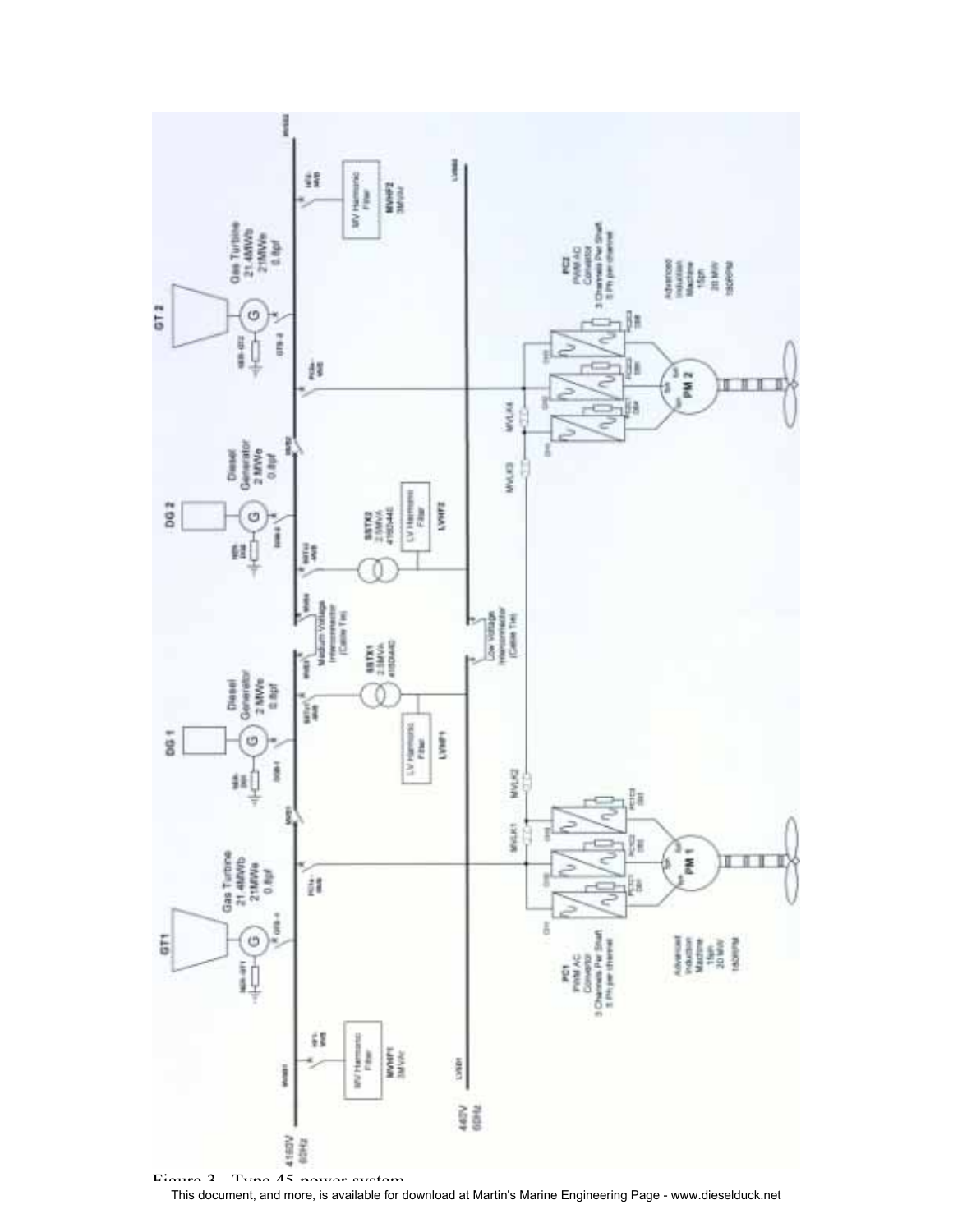# 4. Future Options for IFEP

Future developments of an IFEP architecture and equipment are not constrained in the same manner as the LPD(R) or Type 45 design. In systems of the future we can look at optimising the architectures both technically and in terms of UPC and TLC. There is the opportunity to review technology developments which are currently progressing. In particular, it may become possible to take advantage of the devices and converter topologies emerging from the power electronic revolution.

| Distribution System     |                    |                         |      | Propulsion system    |                      |              |    | Link                    |                         |    |  |
|-------------------------|--------------------|-------------------------|------|----------------------|----------------------|--------------|----|-------------------------|-------------------------|----|--|
| AC                      | AC                 | DC                      | DC   | AC                   |                      | DC           |    |                         |                         |    |  |
| Tree                    | Ring               | Tree                    | Ring | <b>VVVF</b>          | <b>FVF</b>           | <b>VV</b>    | FV | RC                      | <b>SC</b>               | TX |  |
|                         |                    |                         |      |                      | F                    |              |    |                         |                         |    |  |
| $\overline{\mathbf{v}}$ |                    |                         |      | V                    |                      |              |    |                         | V                       |    |  |
| V                       |                    |                         |      |                      | $\checkmark$         |              |    | $\checkmark$            | V                       | V  |  |
|                         | V                  |                         |      | V                    |                      |              |    |                         | V                       |    |  |
|                         | V                  |                         |      |                      | V                    |              |    | V                       | V                       | V  |  |
| V                       |                    |                         |      |                      |                      | V            |    | V                       | V                       |    |  |
| V                       |                    |                         |      |                      |                      |              | V  | V                       | V                       |    |  |
|                         | $\boldsymbol{\nu}$ |                         |      |                      |                      | $\checkmark$ |    | V                       | V                       |    |  |
|                         | V                  |                         |      |                      |                      |              | V  | V                       | V                       |    |  |
|                         |                    | V                       |      | $\blacktriangledown$ |                      |              |    |                         | V                       |    |  |
|                         |                    | V                       |      |                      | V                    |              |    | V                       | V                       |    |  |
|                         |                    |                         | V    | V                    |                      |              |    |                         | V                       |    |  |
|                         |                    |                         | V    |                      | $\blacktriangledown$ |              |    | $\blacktriangledown$    | V                       |    |  |
|                         |                    | $\mathbf v$             |      |                      |                      | V            |    | V                       | $\overline{\mathbf{v}}$ |    |  |
|                         |                    | $\overline{\mathbf{v}}$ |      |                      |                      |              | V  | $\overline{\mathbf{v}}$ | V                       |    |  |
|                         |                    |                         | V    |                      |                      | V            |    | V                       | V                       |    |  |
|                         |                    |                         | V    |                      |                      |              | V  | V                       | V                       |    |  |

VVVF = Variable Voltage Variable Frequency  $V = V = V$ Fixed Voltage Frequency Fixed VV = Variable Voltage Voltage  $VV =$  Variable Voltage RC = Rotating Conversion SC = Static Conversion TX = Transformer

Table 1. Potential IFEP options.

Under an IFEP architecture there are several options which can be employed for the propulsion system architecture, the ship's services system and the link between them. Table 1 indicates the many options which could be applied to the modern warship IFEP system and which are being investigated by MoD. It should be noted that for each of the options identified the prime mover can either be operated in variable speed or fixed speed modes. With this level of installed power the propulsion bus will be based on a high voltage system in order to minimise the fault currents.

# 5. Prime Movers

## 5.1 Gas Turbines

Gas Turbines have been selected as the future prime mover primarily because of their high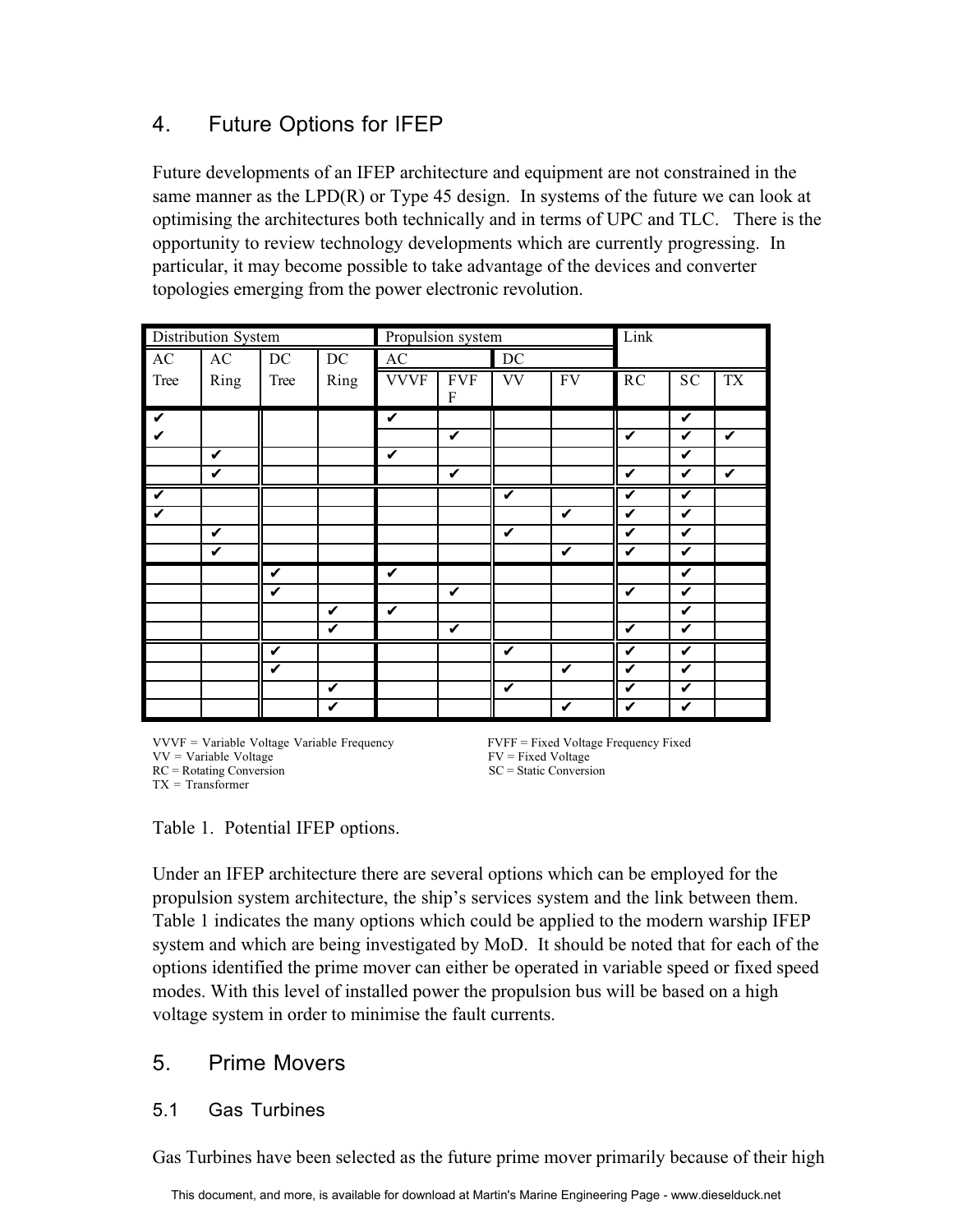power to weight ratio. In addition there is also a significant reduction in the amount of routine maintenance required when compared with diesel generators. The other significant factor is the low emissions. Figure 4 indicates that there could potentially be three different size gas turbines.



Figure 4. Basic IFEP architecture.

#### 5.2 Fuel Cells

Fuel cells can be used as a prime mover in an Integrated Full Electric Propulsion (IFEP) system providing DC electrical power output, and are being developed as a replacement for diesel generators and gas turbine alternators. The fuel cell stack operates by utilising electrochemical reactions between an oxidant (air) and a fuel (hydrogen), with two electrodes separated by a membrane. The voltage of the fuel cell output can be controlled by a converter and it is therefore able to connect to any point in the ship service or propulsion distribution system. The fuel cell stack is modular, and very compatible with all the benefits of IFEP. It has the additional advantages of zero noxious emissions, and low thermal and acoustic signatures.

In the short term the fuel cell system is required to use marine diesel fuel. Diesel fuel will require reforming within the fuel cell stack, or using an external process, to produce a hydrogen rich gas which the fuel cell stack is capable of processing. The reformer will clearly add both size, weight and complexity to the fuel cell system. In the longer term technologies such as the Solid Oxide Fuel Cell (SOFC) are contenders, which are more forgiving of impurities and can use a fuel available world-wide, either methanol or gasoline.

# 6. Propulsion Motors

For IFEP to be adopted in fighting vessels of 6000 tonnes in displacement or less there is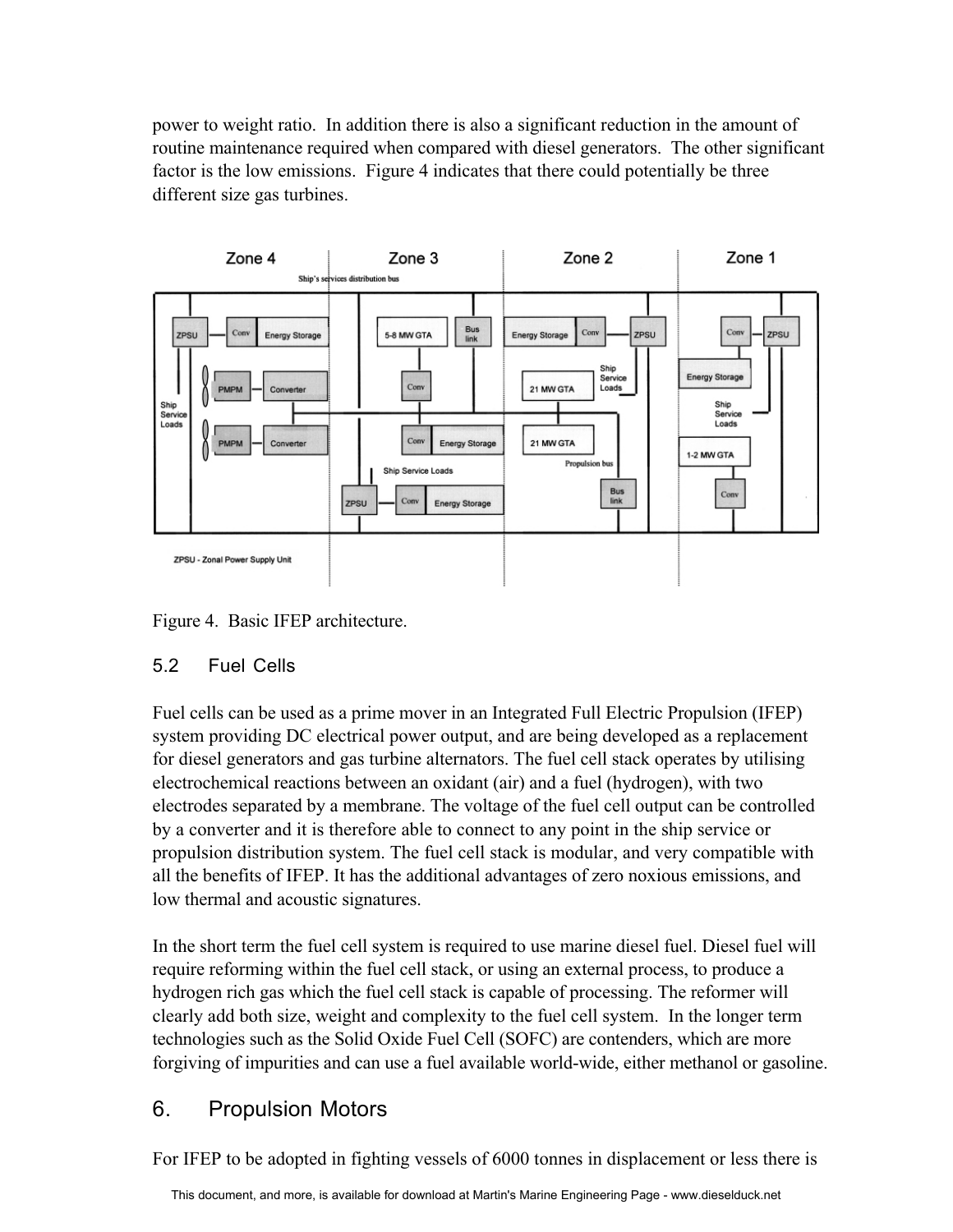a requirement for a compact, power dense, rugged electrical machine to be utilised for the propulsion motor. For the full benefits of electric propulsion to be realised the machine should also be efficient, particularly at part load, as warships and submarines spend much of their time at low speed. In order to achieve suitable compact designs rare earth permanent magnet materials may be required.

# 6.1 Permanent Magnet Propulsion Motors

The machine topologies available are deemed to be those based on radial, axial and transverse flux designs. In 1997, the Transverse Flux Motor was selected for development by the MoD as it was considered to be the optimum machine configuration to meet the high efficiency and power density requirements and a contract for a Technology Demonstrator Programme (TDP) was awarded to Rolls-Royce. The aim of the TDP is to produce designs for propulsion motors in the range 16 to 24 MW which have been validated through the design, build and test of a reduced scale representative machine (Figure 5) displaying identical electro-mechanical characteristics. Rolls-Royce are teamed with ALSTOM Drives and Controls, who are supplying the power electronics expertise, and the Defence Evaluation and Research Agency (DERA), who are providing a test facility.



Figure 5. Reduced scale representative machine.

# 6.2 Advanced Induction Motors

Alstom Drives & Controls have developed a family of Advanced Induction Motors (AIM) based on a Pulse Width Modulated (PWM) converter fed AIM rated at 19MW,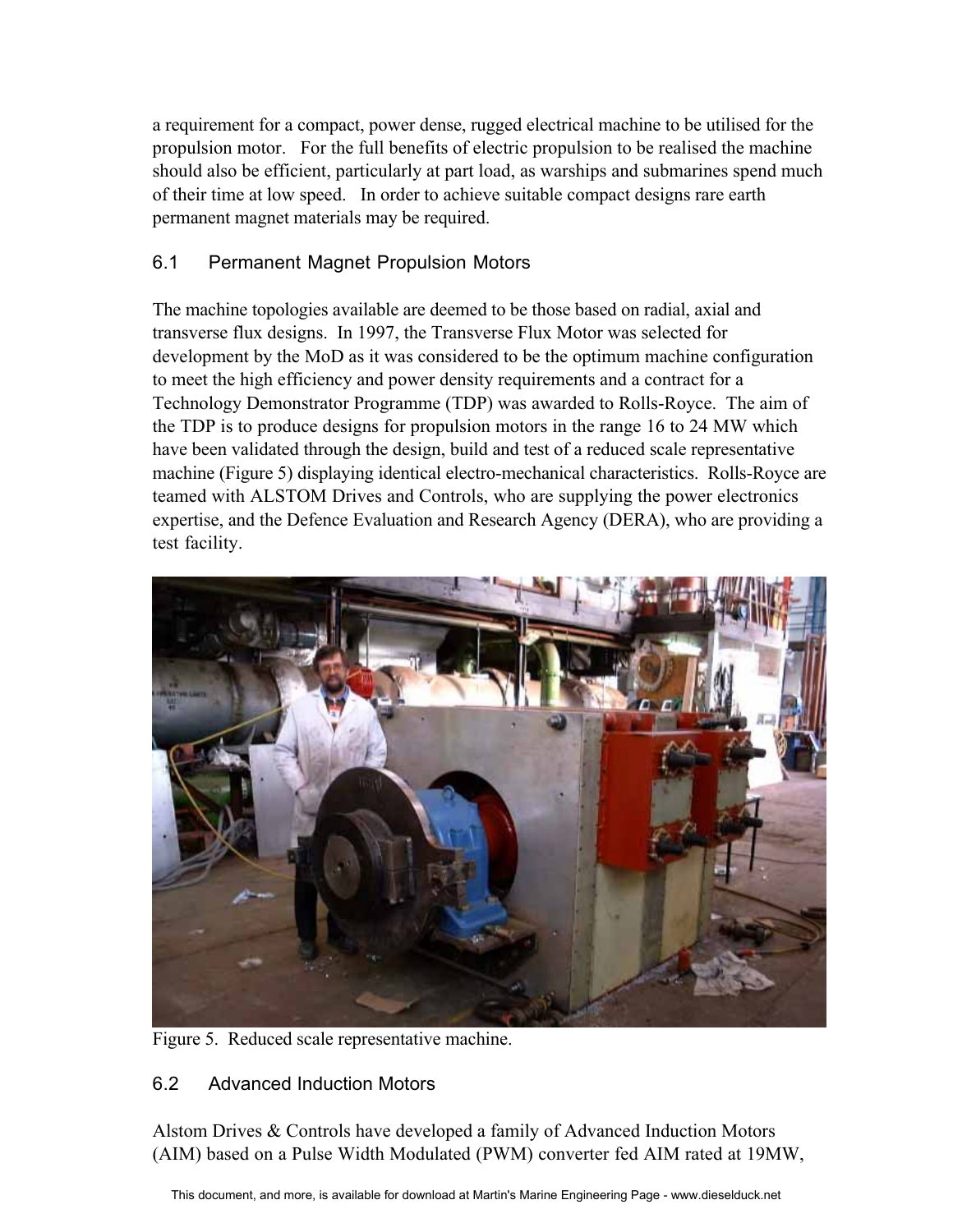150 rpm, supplied for testing as part of the Integrated Power System programme for the USA (Figure 6). This motor was manufactured to US Military Specifications and had related requirements for shock, noise & vibration and EMC/EMI. Alstom's AIM development has been underway for some 12 years with the first machine for a steel mill delivered in 1992.



Figure 6. Advanced Induction Motor.

#### 6.3 Podded Drives

Podded drives offer greater propulsion efficiency and increased space within the hull by moving the propulsion motor outside the ship's hull and placing it in a pod suspended underneath the hull as shown in Figure 7. Podded drives are also capable of azimuthing, improving ship manoeuvrability. Indeed, podded drives have been widely adopted by the cruise ship community for these reasons. The motors being manufactured now are as large as 19.5 MW, and could provide the total propulsion power. The suitability of podded drives for warships, including their noise and shock characteristics are currently being investigated. Podded drives prescribe an IFEP system.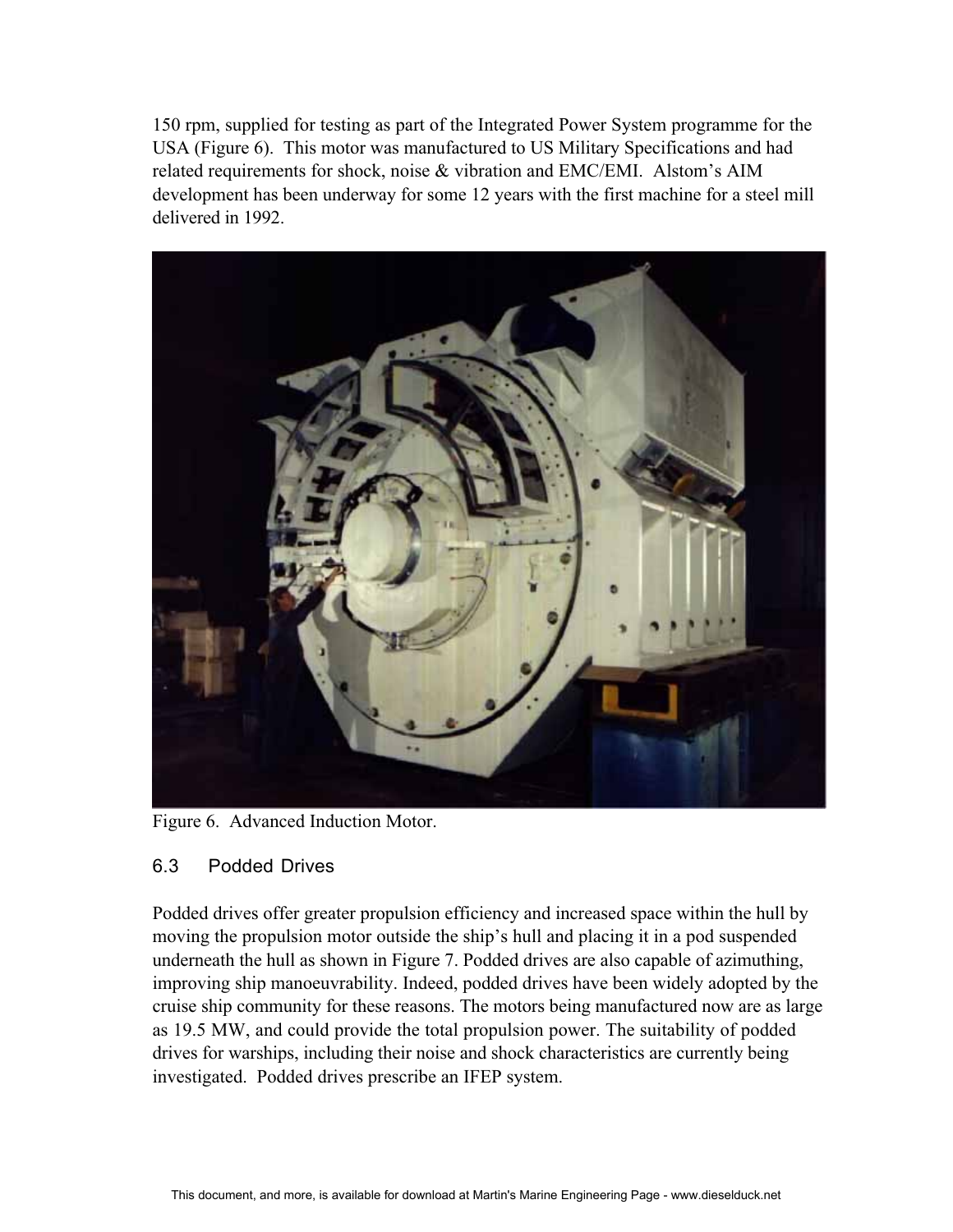

Figure 7. Podded drive.

# 7. Single Generator Operation

The adoption of SGO to change prime mover utilisation from the customary Royal Navy practice of running a minimum of two generators to a single running generator does not mean that in the event of the on load generator failing that there is a total loss of power. Classes currently in service already have a level of energy storage for CCI and some other equipment. It is perhaps the additional requirements which need to be addressed, in particular what duration of energy storage is required and whether Energy Storage should be provided for:

Propulsion and essential services; Propulsion only; Essential services only; CCI only (24 volts maintained); as today.

Energy storage for propulsion may not actually be a requirement. Current classes such as the Type 22 frigate and Type 42 Destroyer often operate just one shaft on passage with the other shaft trailing. If the propulsion engine trips then it will take in the order of two minutes to start and select another engine. These issues will be fully investigated at the Electric Ship Technology Demonstrator as discussed later.

SGO would be used during operations in benign conditions, for example on patrol in a low threat environment and of course only applies at lower powers; once the power requirement rises beyond the output of one of the two main GTAs a second generator will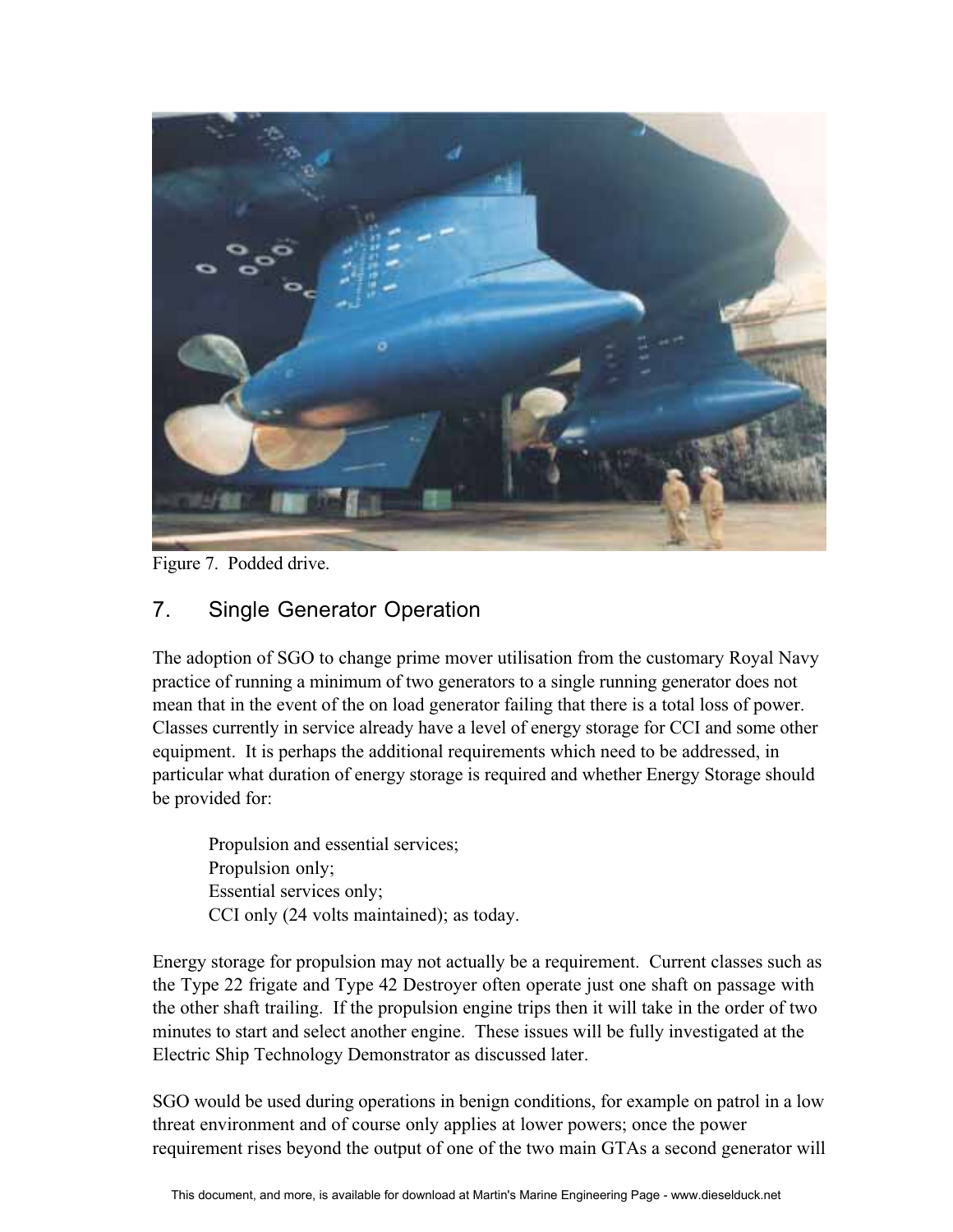be required. Depending on the final hull form and displacement of the Future Surface Combatant (due to replace the Type 23 from 2012 onwards) this is likely to be in the range of 26 – 28 knots. A second generator would be started when in restricted waters, during Replenishment at Sea or if the operational threat increased. Perhaps the term SGO is inaccurate. The on-load generator will always be 'in-parallel' with one or more energy storage devices and thus this concept of operation presents probably less risk of loss of power supplies to services considered essential than current systems.

Selection of a second generator would be determined by the Command but will include any occasion when the likely power or speed requirement exceeds the power available from the ride-through energy source and the speed of response in starting a second prime mover (2 minutes) is unacceptable. Thus Special Sea Dutymen (SSD) would not in itself be a criteria for two or more engines. For future platforms the decision which needs to be taken early in the design process is which services the energy storage will back-up and for how long.

# 8. Energy Storage Options

The technologies being assessed for energy storage include flywheels such as the URENCO device shown in Figure 8, electro-chemical batteries (both conventional and advanced), regenerative fuel cells (otherwise known as redox flow cells or Regenesys), Superconducting Magnetic Energy Storage (SMES) and Supercapacitors.



This document, and more, is available for download at Martin's Marine Engineering Page - www.dieselduck.net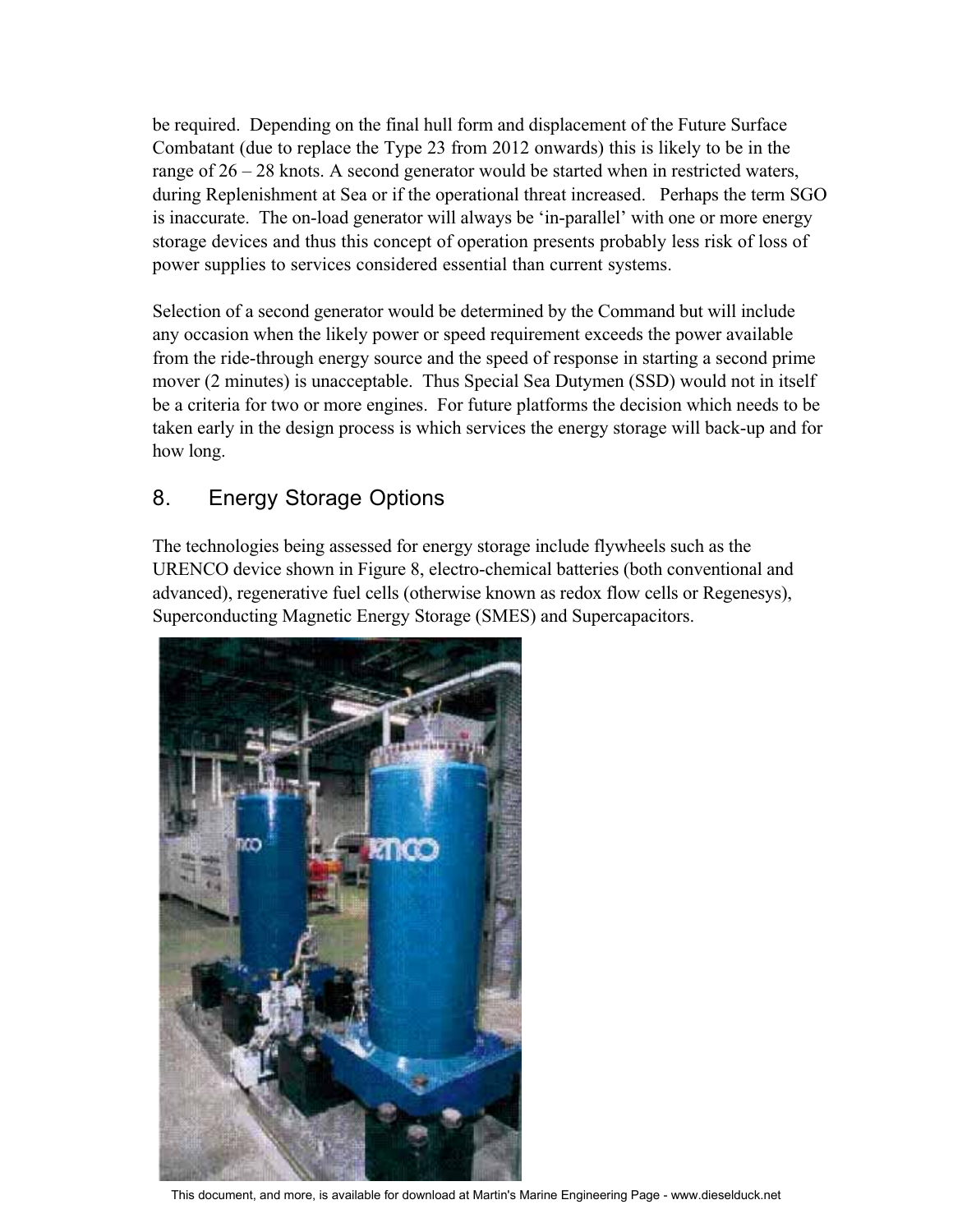Figure 8. URENCO flywheel.

Regenerative fuel cells (Regenesys<sub>IM</sub> by Innogy) store or release electrical energy by means of a reversible electrochemical reaction between two salt solutions (the electrolytes). The reaction occurs within an electrochemical cell. The cell has two compartments, one for each electrolyte, physically separated by an ion-exchange membrane. In contrast to most types of battery system, the electrolytes flow into and out of the cells and are transformed electrochemically inside the cells. The power is therefore determined by the size of the cell but the endurance is determined by the size of the two electrolyte tanks (Figure 9).



Figure 9. Regenesys $_{TM}$  by Innogy.

The concept of providing uninterrupted power supplies already exists for Command, Control and Indication (CCI) equipment and navigation and emergency lighting. It is currently provided by Uninterruptable Power Supplies (UPS) either embedded in the parent system or more usually through the battery backed 24 volt transformer rectifier units. In future power systems this could be in the form of Distributed Energy Storage (DES) in each zone providing enhanced survivability to many more key systems and equipment.

# 9. The Zonal Concept

The concept of dividing future classes of ship into zones to maximise survivability also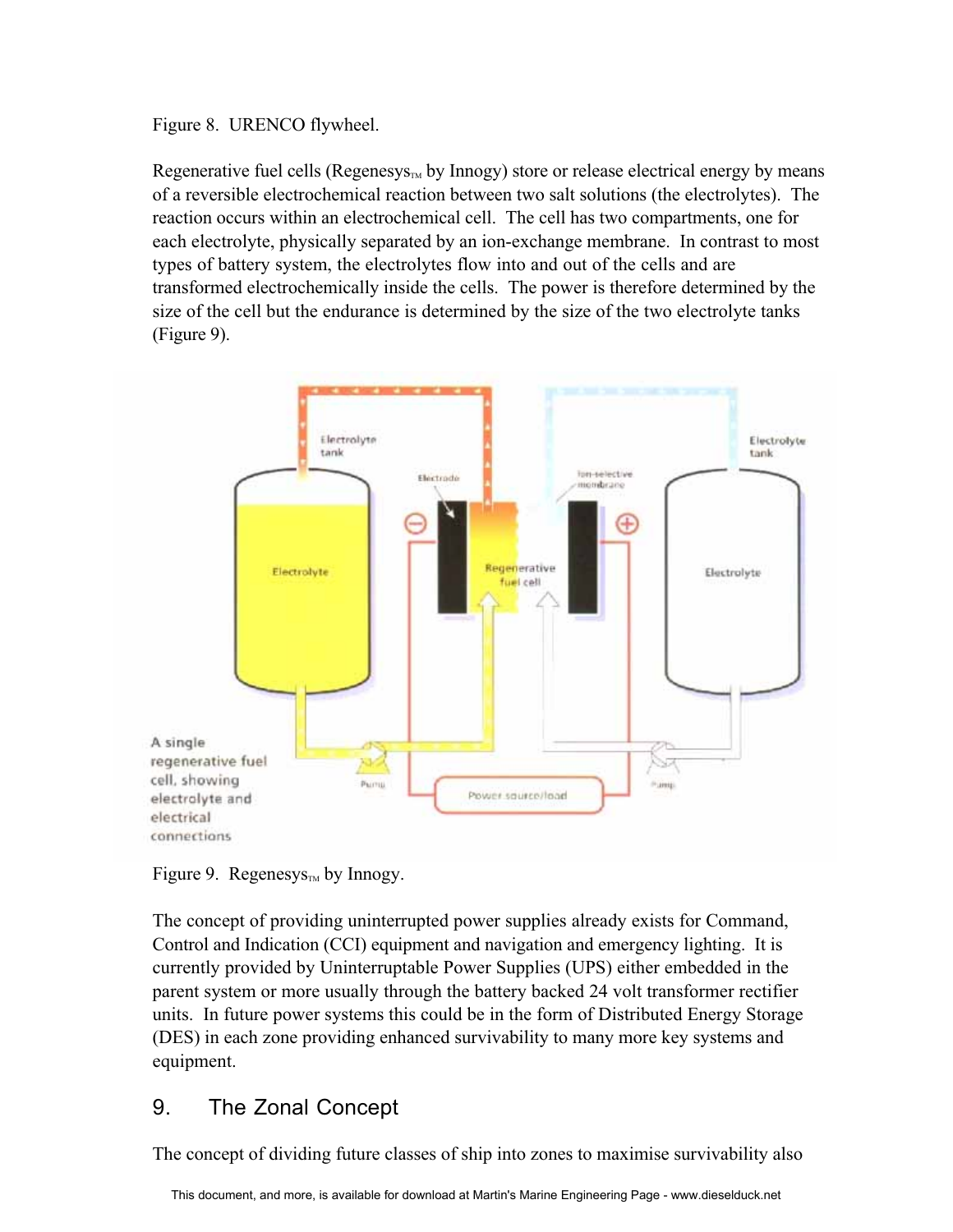extends to the power system. Each zone would be autonomous and include ventilation systems, cooling systems, power distribution and other services which could be affected by damage to another part of the ship. At least two supplies would be provided for all essential loads. Current classes, using split generation and distribution, rely on the provision of normal and alternative supplies via Automatic Change-Over Switches (ACOS) to essential services to ensure a suitable level of survivability.

In future classes this could be taken a step further by incorporating energy storage from independent sources to key weapon systems and sensors. It requires an instantaneous changeover of supply (no break) and is currently provided by UPS embedded in the parent systems but in the future would be supported by energy storage embedded in each zone, providing power to essential services until power is restored to the zonal distribution point. The duration of this energy storage could be as little as 100ms, the time to clear a fault on the distribution system, or longer, say 10 minutes.

# 10. Electrical Standards and Training

Since the inception of Engineering Branch Development (EBD) there has been a gradual but significant reduction in electrical standards, particularly in the appreciation of electrical safety. This may have three primary root causes; the first is the dilution of electrical expertise with the demise of the old specialist Electrical Artificer (MEA(L)). The second is the lack of in-depth, coherent training for the new MEA(EL), where the training has remained biased towards the mechanical aspects of the training curricula. This has not been helped, perhaps unknowingly, by the third cause, which is the lack of numbers of suitably electrically trained Marine Engineer Officers.

IFEP systems at sea may require voltages up to 13.8 kV to minimise fault levels and it is therefore essential that all Marine Engineering personnel are trained in safe working practices for these voltages. The Electrical Artificers of the near future must be fully trained to carry out maintenance and defect rectification on Medium Voltage (MV) systems. This will mean a considerable increase in the electrical content of all training. Training will also need to be given to non-technical personnel to ensure everybody is aware of the dangers of these higher voltages.

# 11. The All Electric Ship

The AES concept goes beyond an IFEP system in that it proposes widespread electrification of auxiliaries and gives the opportunity to use upgradeable and flexible layouts. It will include a low risk, cost effective and comprehensive Platform Management System that has a standardised Human-Computer Interface and remains supportable for its entire service life and the goal to be an Environmentally Sound Ship. The goals of the Environmentally Sound Ship work are: freedom of operation in MARPOL special and restricted areas; unrestricted littoral operations; port independence; minimum onboard storage of waste and reduced manpower whilst reducing cost of ownership and port reception costs. Work is also underway to investigate the potential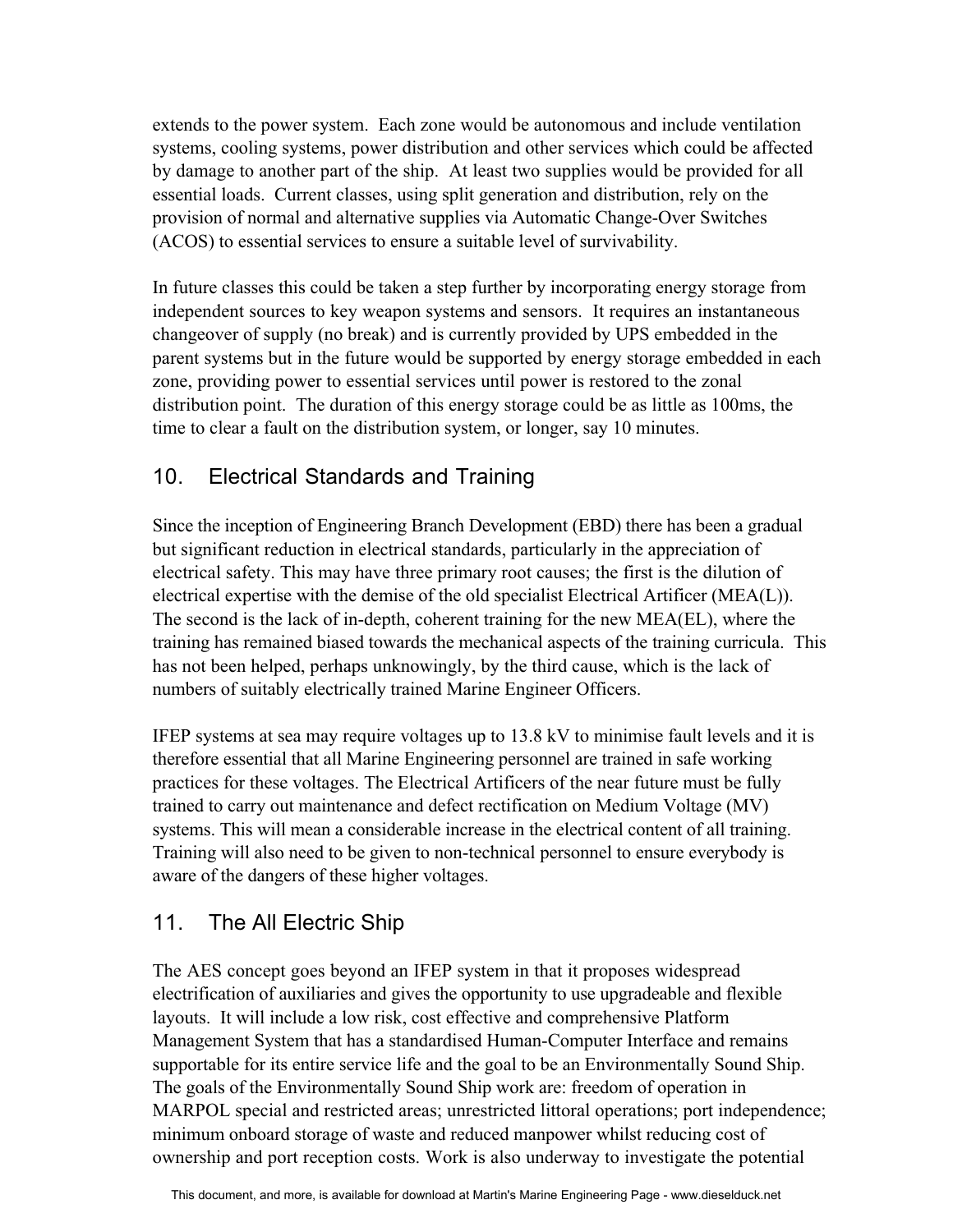for replacing the current traditional systems used in steering gear, fin stabilisers and submarine control surfaces with compact, power-dense actuators. These may be either an electric drive or aerospace derived devices. The aerospace derived actuators are significantly smaller than the current steering gear systems, have the required ARM attributes and, potentially have significantly lower acquisition and support costs than existing systems. Studies have been carried out to investigate the possible advantages of electric valve actuators in ship and submarine systems. These actuators offer the potential to simplify system architectures at a comparable cost to the alternatives. MoD in conjunction with DERA are working on all aspects of upper deck machinery to ensure the systematic integration of upper deck machinery into future surface ship designs.

# **ELECTRIC SHIP CONCEPT - IMPLEMENTATION AND BEYOND**

# 12. Electric Ship Technology Demonstrator

The principal means by which the Electric Ship concept will be implemented is through the Electric Ship Technology Demonstrator (ES TD), a contract for which was placed with Alstom Power Conversion Limited in July 2000. The ES TD takes current state-ofart equipment and integrates them in an IFEP system which is representative of a generic system for a frigate or destroyer sized ship. An outline of the system is given in Figure 10.

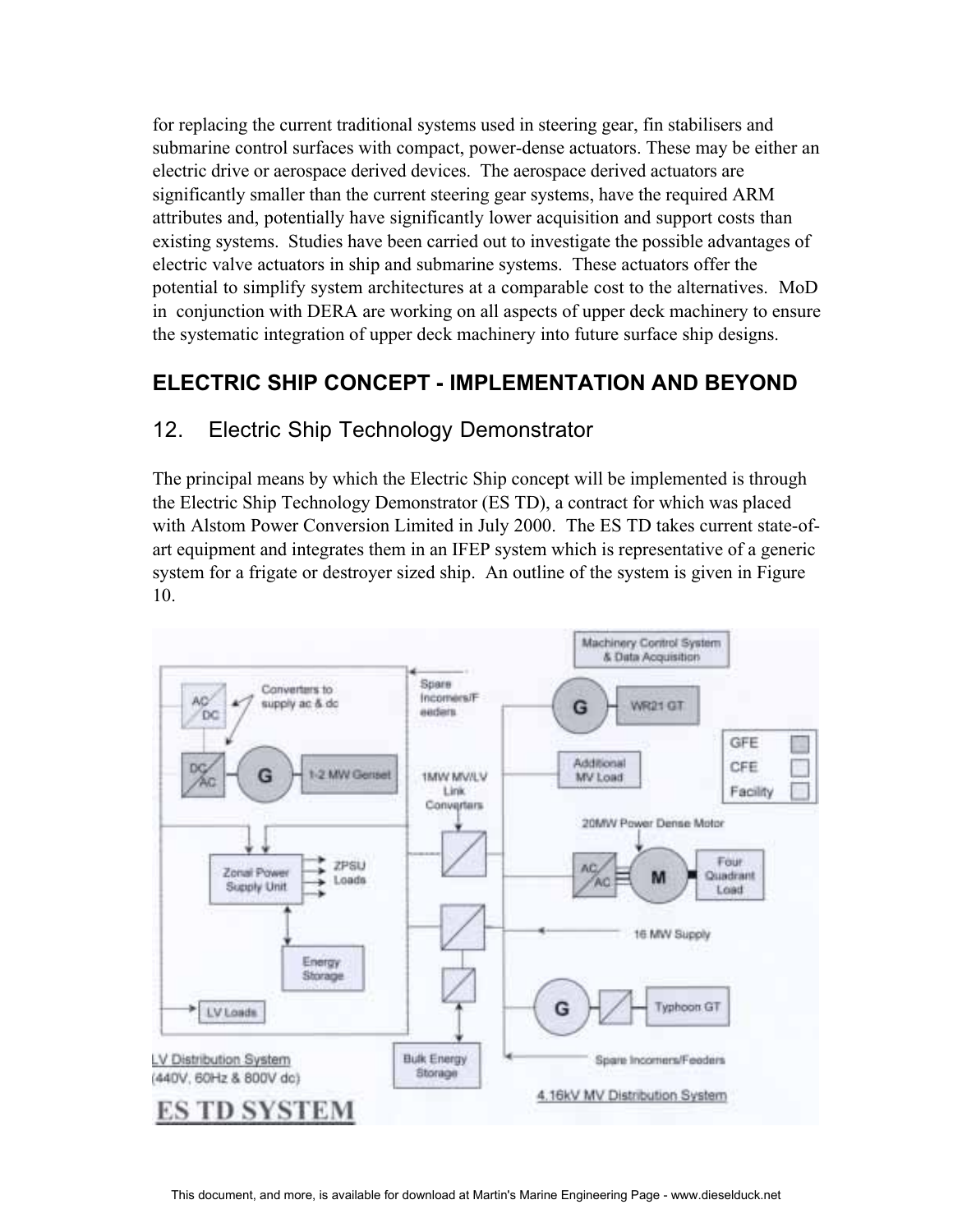#### Figure 10. The ES TD System

Particular points to note include:

- The WR21 GTA providing the main power source for the system.
- A 20MW Advanced Induction Motor driving a four-quadrant load enabling full operation throughout the ahead and astern modes.
- Dual solid-state link converters between the MV and LV systems.
- A Regenesys bulk energy storage device to investigate further the concept of single generator operation.
- An LV distribution system which will enable comparison of both AC and DC ring mains to inform future system selection.
- A zonal power supply unit incorporating flywheel energy storage devices.

The aims of the ES TD are:

- To de-risk the IFEP concept and address system integration issues so that it becomes and attractive option for future warship propulsion systems without attracting an undue risk premium from the prime contractor.
- To provide technology pull-through by informing the baseline designs for future warship projects.
- To understand and demonstrate operation under normal, fault and extreme operating conditions.
- To validate equipment and system models and so reduce the requirement for shore testing of future ship-specific systems.
- To generate Integrated Logistic Support (ILS) data to inform future warship development.
- To understand and address signature issues.
- To support the production of technical requirements for future IFEP systems.

The ES TD is a co-operative programme with France. It will be sited at the Alstom Research Centre at Whetstone near Leicester. Testing is due to commence in Spring 2002 with final trials complete by the end of 2003. Testing is timed to meet the requirements of the FSC , CVF and FASM projects in the UK and the Composante Fregate in France.

# 13. Constraints and Pressures on Marine Engineering Development

The development and demonstration programmes already described, culminating in the Electric Ship Technology Demonstrator, provide a firm foundation for the incorporation of Electric Ship technologies in future warships. However, there remains a constant impetus to reduce ownership costs whilst boosting operational capabilities. We therefore need to look how the Electric Ship concept will evolve in the future. Before a strategy for further development can be formulated it is important to understand the constraints and pressures that impact on future marine engineering systems. These constraints and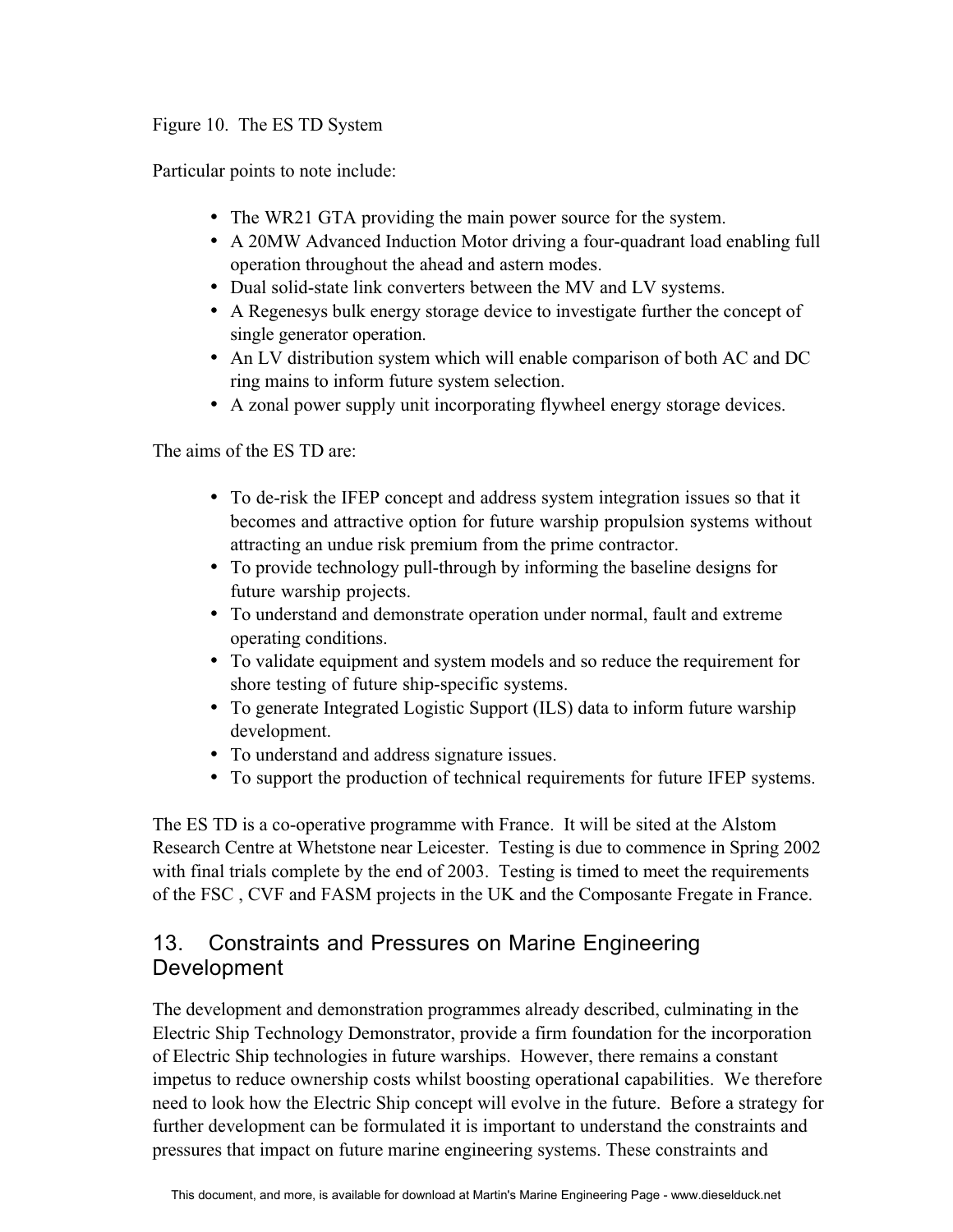pressures fall into 3 broad categories:

- External Pressures. The external pressures are those that factors that are difficult to control or influence, such as industrial base capabilities.
- Management. The management issues are those pressures and constraints that the personnel managing the acquisition process can influence by means of adapting their business processes.
- Technical. Technical constraints can normally be overcome by the development of appropriate technical solutions

#### 13.1 EXTERNAL CONSTRAINTS

The capabilities of the available industrial base impose the main external constraints on marine engineering development. The sectors of industry of most relevance are commercial shipping, power generation, controls, and transport (e.g. aero gas turbines, rail traction diesels). The Royal Navy on its own provides too small a market to influence industry's machinery development investment, and so attempts to move faster than industry, or in a different direction, would lead to large costs. It also becomes an increasingly expensive experience to be left supporting obsolescent technology. Therefore, it is essential that the Navy must keep pace with developments in industry. Furthermore, a strong industrial base that will support the new technology through its service life should underpin any changes to marine engineering practice.

#### 13.2 MANAGEMENT PRESSURES

The purpose of the acquisition process is to deliver the required military capability on time and within budget. A fundamental activity in managing this process is the identification and reduction of the associated risks. Experience has shown that warship prime contractors will have to, of necessity, take significant risks with the warship combat systems and so have a natural tendency to be risk adverse for the marine engineering aspects of the project. This will potentially lead to stagnation in marine engineering development and, crucially, fail to take advantage of the performance and cost benefits that can be realised from technological advances.

The Acquisition Management System underpins the Ministry of Defences Smart Procurement Initiative and defines the new procurement cycle, known as CADMID:

- Concept (leading to Initial Gate approval)
- **A**ssessment (leading to Main Gate approval)
- **D**evelopment
- **M**anufacture
- **I**n-Service
- **D**isposal

One of the objectives of the 'CADMID' cycle is: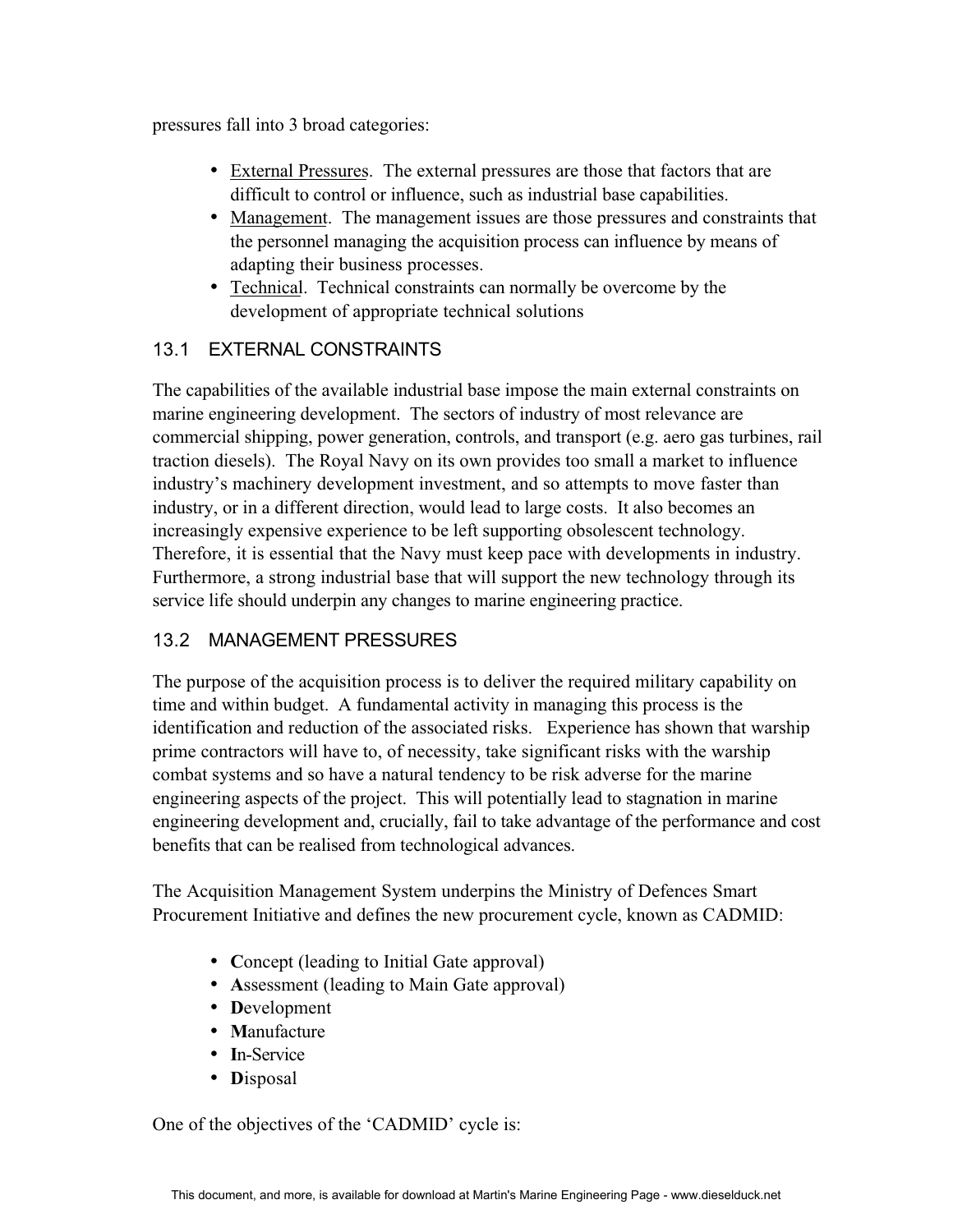To assist the reduction of risk during the Concept and Assessment stages so that, at Main Gate, there is a high level of confidence that project target time, whole-life cost, annual cost of ownership and performance will be achieved.

In practical terms, this means that marine engineering development needs to take place to deliver results progressively throughout the Concept and Assessment stages. Consequently, the warship prime contractor will have sufficient information to enable him to make wise choices that will meet the Users Requirements, minimise the subsequent whole-life costs and contain the risks that the MOD will bear to an acceptable level. Marine engineering development is therefore a de-risking process that demonstrates the capability of particular technologies rather than developing ship ready, production equipment. Technology Demonstration Programmes (TDP), as exemplified by the ESTD, normally carry out this de-risking process.

#### 13.3 TECHNICAL CHALLENGES

The technical challenges in marine engineering that require appropriate technical solutions are:

- The requirement to identify and implement 'open architecture' systems that are flexible in concept, capable of utilising a variety of different equipment solutions and are adaptable for technology insertion.
- The development of system architectures and equipment solutions that will minimise the impact of marine engineering on warship design and operation.
- The development of system architectures that will support cost-effective incremental acquisition of additional equipment for combat systems in the future.
- The use of COTS equipment wherever possible with navalisation as necessary, for example to meet requirements of marine environment, shock and naval signatures.
- Commonality of system architectures and equipment solutions across all classes of major surface ships, submarines and minor war vessels wherever feasible.
- Compliance with the Royal Navy policy for environmentally sound warships.

## 14. Technology Drivers

#### 14.1 The Defence Task and Operating Environment

Since the end of the Cold War the tasks that our ships can be expected to perform have become broader and more diverse in nature. However, power projection and the requirement to respond quickly to developing crises are common themes. This means that ships need to be able to deploy long distances at relatively high speeds to reach an area of operations and, when there, to operate long periods, perhaps at slow speed, with little or no support. Speed, economy, reliability and availability are therefore major attributes which are likely to be expressed as requirements in very demanding terms for all future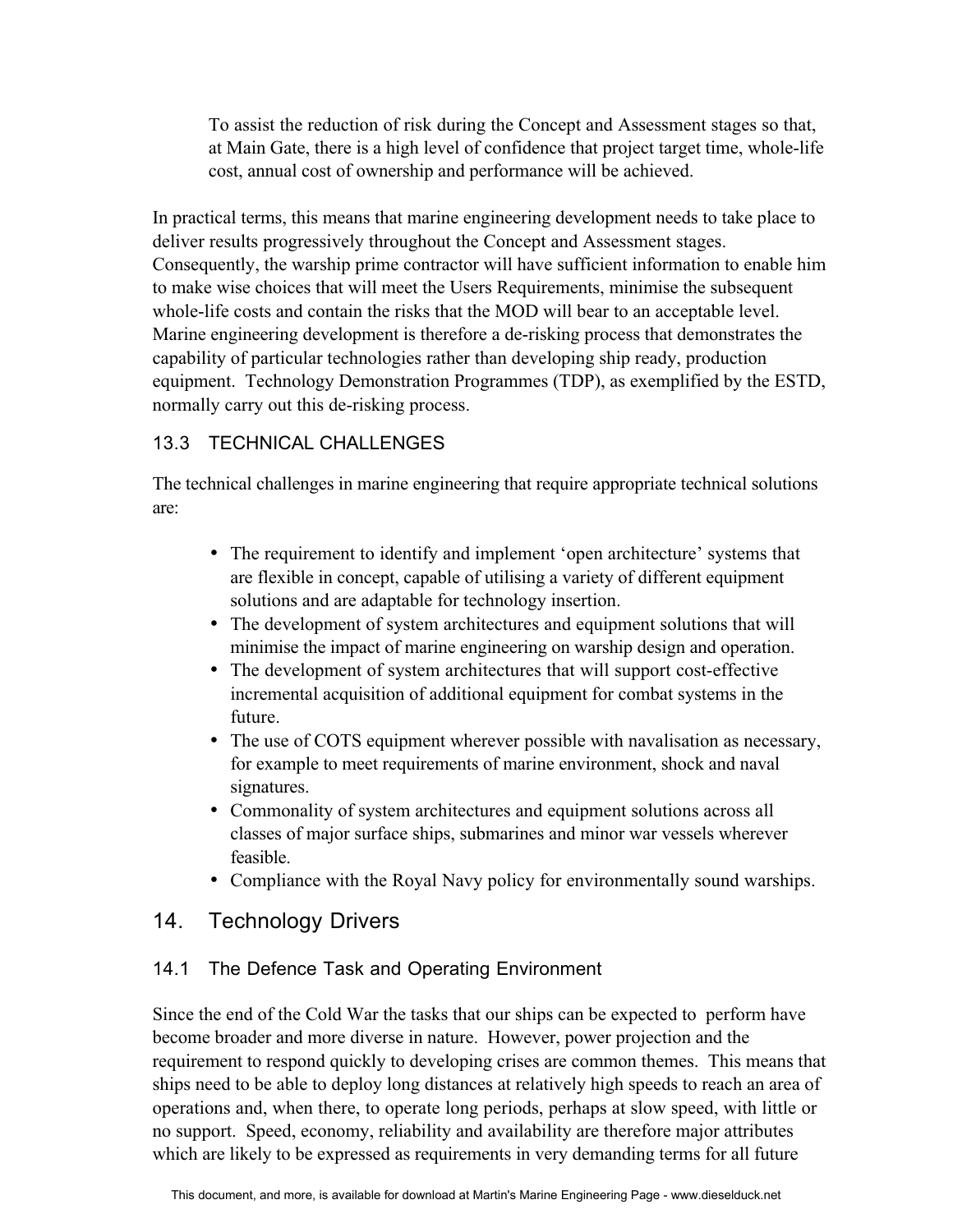major warships and auxiliaries

#### 14.2 Manpower

The structure of the Navy remains under constant review and as a result long term trends on manpower levels, associated skills and training are difficult to predict with certainty. Manpower levels are almost certain to continue to fall and it is unlikely that automation of Marine Engineering systems will be a significant driver in determining manpower levels. Maintenance requirements will also continue to fall. Manpower levels will therefore be driven by external factors, such as retaining sufficient flexibility to support the myriad of tasks, like disaster relief, that a warship can be called upon to perform. The Damage Control and Firefighting requirement will also be a major driver, despite predicted technological advances in these areas.

#### 14.3 Equipment and Technology

Many of the trends in technology have been discussed in the first part of this paper. These trends are, however, being driven by commercial forces and large industrial markets. Even the United States Navy, the World's largest, is too small a customer to influence these trends significantly. The Royal Navy will therefore be driven more and more by developments in commercial technology and the adaptation of these to meet the, often unique, naval requirement.

This does not mean that we can relax. The CADMID life-cycle can be very long for a major warship project, frequently exceeding 50 years from conception to disposal of the last ship of the class. A heightened awareness of commercially developed technologies is therefore required, combined with the good judgement needed to select successful technologies which will continue to be supported by industry throughout the life of the warship. To achieve this 'state-of-the-art' technologies will need to be selected for new projects and associated risks taken in order to avoid early obsolescence and unsupportable systems. This has to be balanced against the need to increase commonality and reduce diversification in order to control support costs.

Adaptation and development of commercial technologies will also be required to enable successful operation in the naval environment. Shock and signature aspects are prime examples where the naval requirement often exceeds the commercial requirement. Installation of commercially derived equipment may also necessitate increased system redundancy with its associated cost impact.

All this means that naval marine engineering development must be highly focused and needs to be managed by a technically competent and forward looking organisation, taking into account industrial trends and its applicability to the naval requirement. This requires significantly more effort than being simply an intelligent customer.

#### 14.4 Operating Costs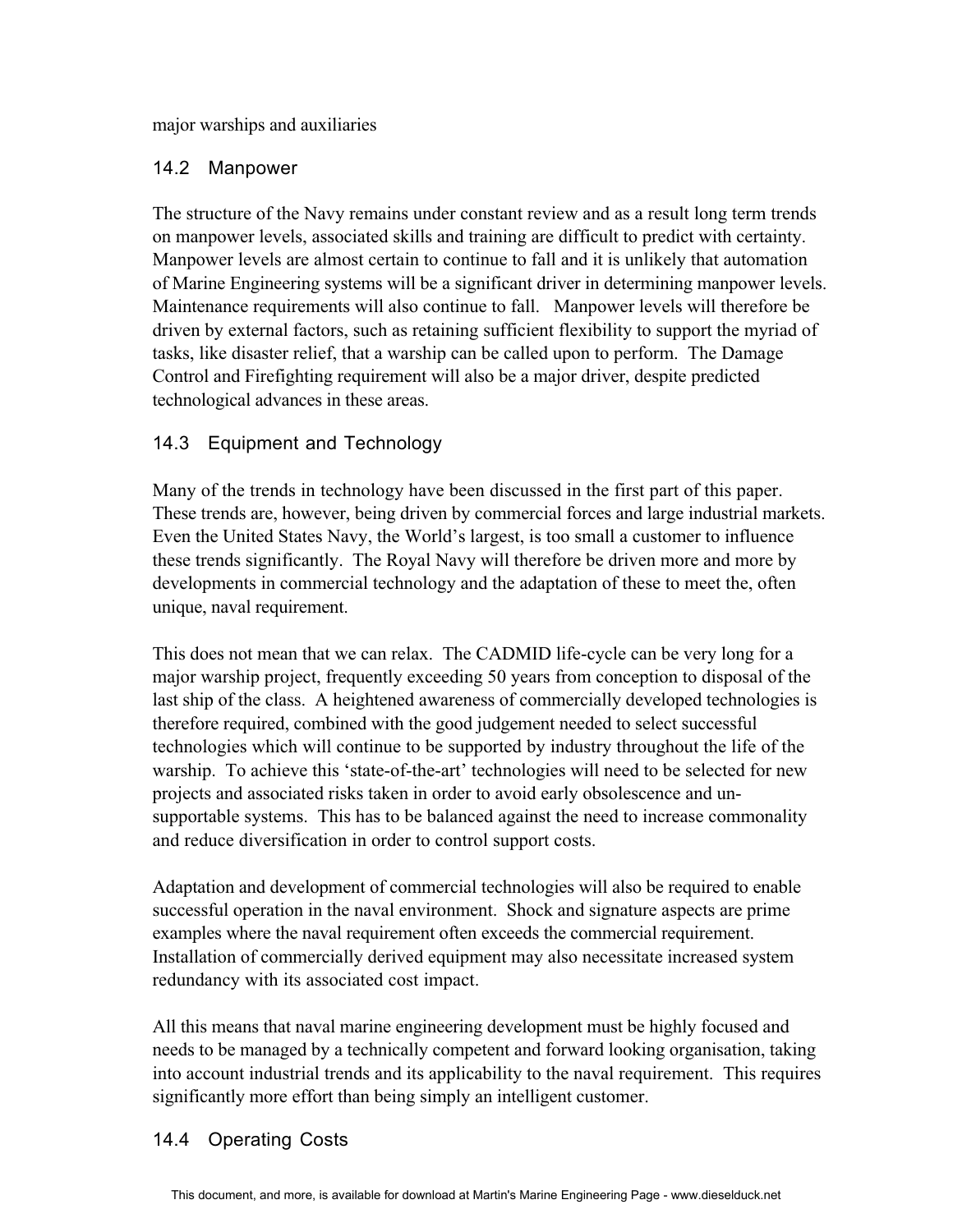The drive to reduce operating costs will continue. The introduction of the IFEP architecture and operating philosophy together with advanced cycle gas turbines gives a step reduction in operating costs. Further improvements will be much more difficult to achieve and will be incremental in nature, depending, once again, on evolution, rather than revolution, in marine engineering development. Critical to this evolution is the establishment of the Integrated Full Electric Propulsion system as the core 'open system' architecture into which new technologies can be introduced.

These new technologies will need to show continuing incremental improvements in efficiency whilst reducing the maintenance requirement. Improving availability is also important. Greater availability acts as a force multiplier enabling fewer ships to meet the operational requirement.

These requirements are not unique to Navies - they are also fully applicable throughout the commercial world. The Royal Navy will therefore benefit from following commercial trends in these areas.

#### 14.5 Environmental

Current efforts are focused on reducing or eliminating the impact that a warship has on its environment during its operation. In simple terms this means controlling all its overboard emissions, whether solid, liquid or gaseous. In the future a warship will have to have minimal environmental impact during its full life-cycle, including build, operation, maintenance and disposal. This is far more difficult to achieve, involving a myriad a different organisations. However, legislation will mean that we have no choice but to address the issues.

#### 14.6 Signatures

Warships emit a wide range of signatures, including acoustic, infra red, magnetic, electromagnetic, wake and atmospheric effects. Future efforts may not only try to minimise signatures but will also address control of signatures to the extent that a warship will be able to mimic faithfully the characteristics of another vessel. Future 'smart' weapon systems could be confused by the presence of a 'cruise liner' type target when the missile or mine was expecting a high-stealth target. The marine engineering systems largely dictate the signature of a warship and therefore significant investment will be required to be able to control as well as minimise their characteristics.

#### 14.7 Fuels

Predicted trends for the availability and cost of fossil fuels are highly inconsistent and it is impossible to derive definitive figures. However, it can be said with reasonable confidence that ships being designed now for service between 2010 and 2040 are likely to experience increasing fuel costs through-out their life. Beyond 2040, fuel will become scarce, with prices increasing dramatically. This 'next-but-one' generation of ships will therefore need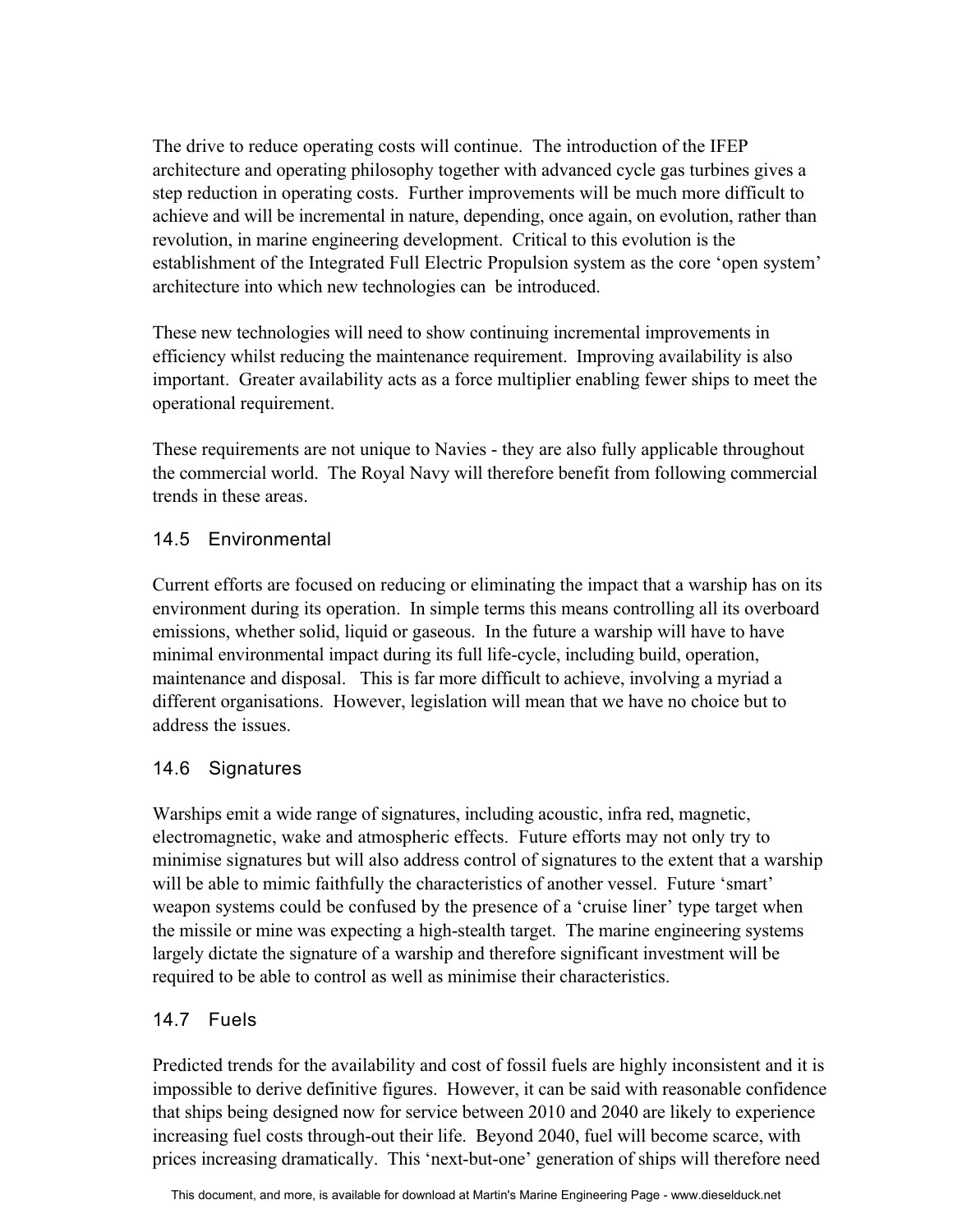to find an alternative to traditional fossil fuels. No predictions are made here as to what this alternative could be. However, timescales are such that the problem needs to be addressed now, taking fully into account what is likely to happen commercially.

# 15. The Future Marine Engineering Development Strategy

The introduction of electric propulsion into LPD(R) and Type 45 Destroyer can be considered to be a major step change in marine engineering development. Although not all the benefits associated with electric propulsion will be realised in these classes these ships will see significant reductions in whole-life costs. Future warship systems will evolve from these ships so the scope for large reductions in operations and support costs are reduced. Nevertheless, further development of the electric ship concept has the potential to provide appreciable benefits and the following areas will probably need to be addressed through the next iteration of the Marine Engineering Development Strategy:

a. Military Effectiveness. To provide cost-effective marine engineering developments that will improve military effectiveness, particularly more adaptability, reduced signatures and increased survivability.

b. **Optimal Design.** To provide flexible system architectures thus reducing the constraints imposed on ship design and operation by marine engineering systems.

c. Technology Insertion. To identify and develop marine engineering equipment suitable for technology insertion into current and future classes of warship.

d. Incremental Acquisition. To identify and develop system architectures that are suitable for supporting cost-effective incremental acquisition of additional equipment for combat systems in the future.

e. Manpower. To provide reliable and efficient automated systems at a level appropriate to manning levels. Marine engineering technologies are an enabler to reduce the manpower required onboard Royal Navy ships. The limiting factor is now naval policy that will staff ships above the level necessary to operate and maintain marine engineering systems under all conditions.

f. Environmental Impact. Means of complying with environmental legislation will be identified and developed to ensure that Royal Navy policy on environmentally sound warship design is implemented.

World-wide industrial and commercial developments will be exploited to the maximum extent possible and only when these cannot meet naval requirements will the development of specific equipment or system concepts be funded. In some cases the requirement of the Navy may predate an anticipated commercial market prospect and participation in a joint or shared development will be the appropriate course of action.